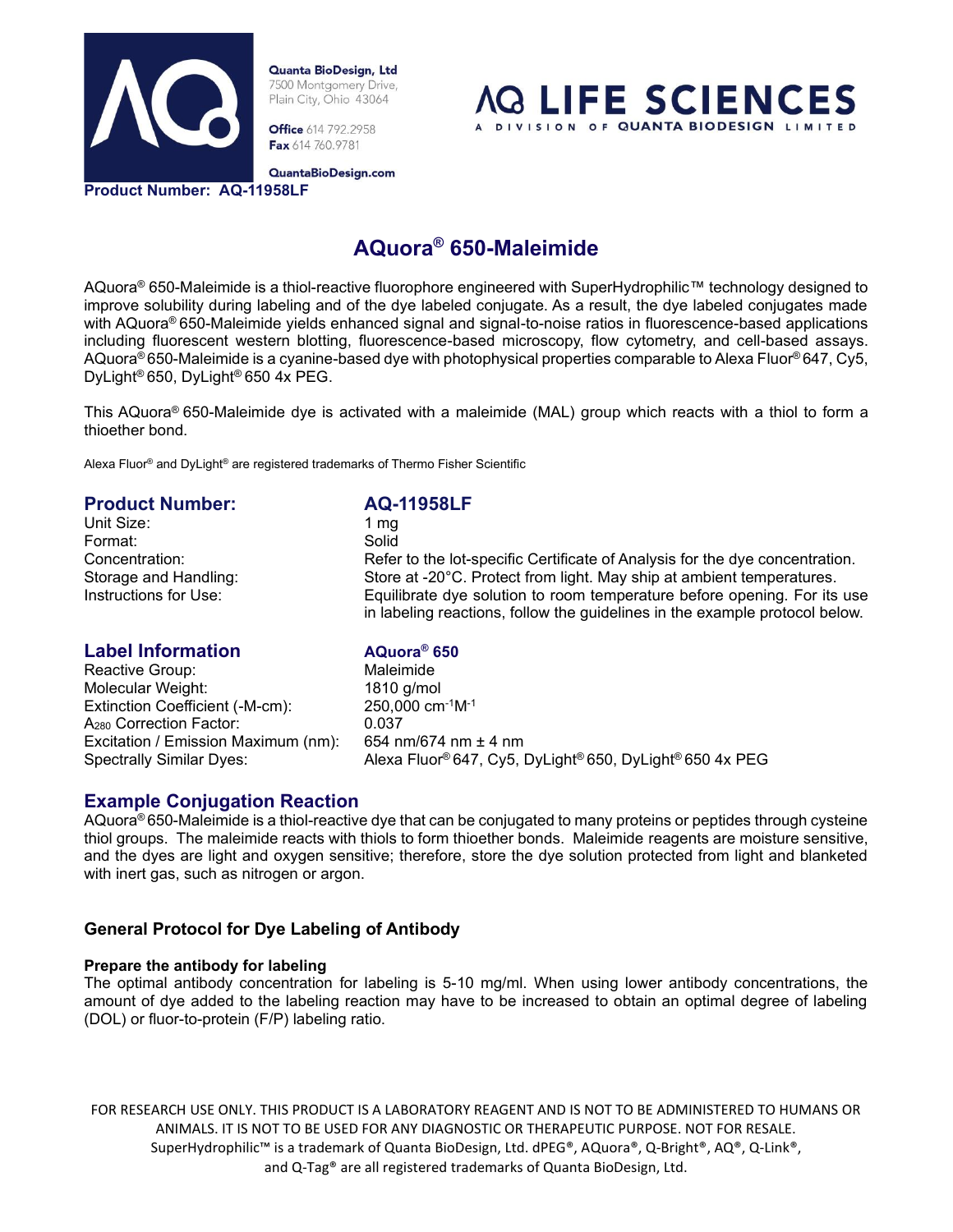

**Office** 614 792.2958 Fax 614 760.9781



QuantaBioDesign.com

- 1. Prepare the thiol-containing protein in a neutral pH buffer, such as 10-100 mM phosphate or Tris buffer, pH 7-7.5 at a concentration of 5-10 mg/ml. The buffers may also be made to optionally contain 0.15 M NaCl. Buffers should be degassed under vacuum to remove excess dissolved oxygen because sulfhydryls can rapidly oxidize to disulfides upon oxidation. Proteins containing disulfides but no native free thiol groups may be reduced with a limiting amount of a disulfide reducing agent (such as DTT or TCEP) or alternatively thiols may be created on proteins using a thiolation reagent (such as a dPEG®-SPDP compound or a dPEG®-SATA reagent).
- 2. If any precipitate (cloudiness or aggregate material) is visibly present, filter the protein stock solution through a 0.2 µm syringe filter.
- 3. Determine the protein or antibody concentration using the following formula. A small aliquot of the protein solution may have to be diluted with buffer to measure the  $A_{280}$  nm in order to keep the absorbance within the linear range of the spectrophotometer.

Antibody concentration  $(mg/ml) = [(A<sub>280</sub>)(dilution factor)] / (extinction coefficient of the antibody)$ 

Where the dilution factor is the amount that a small sample of the antibody solution had to be diluted to measure its absorbance. For instance, if 10 µl of the antibody solution was diluted with 90 µl of buffer to measure the A<sub>280</sub> nm, then the dilution factor is 10 (because 10 µl was diluted up to 100 µl).

And where the extinction coefficient ( $\varepsilon_{\text{lgG}}$  in cm<sup>-1</sup>M<sup>-1</sup>) is the absorbance at 280 nm of a 1 mg/ml concentration of the antibody (using a 1 cm path length). For many polyclonal antibodies, the extinction coefficient is approximately 1.4. If your antibody gives a different extinction coefficient, then replace this value with your determined value.

- 4. Determine amount of antibody to label (mg) using the follow formula:
	- mg of antibody = (volume of antibody solution, in ml)(antibody concentration, in mg/ml)
- 5. Adjust the antibody concentration to approximately 10 mg/ml by adding reaction buffer or concentrating the solution as needed.

#### **Prepare the dye stock solution**

- 1. Bring the vial containing the dye (either supplied as a solid or as a DMAC solution) to room temperature to prevent moisture condensation upon opening. Protect from light. If the dye is supplied as a DMAC solution, use the concentration provided on the lot-specific certificate of analysis and skip to the next section.
- 2. If the dye is supplied as a solid, add anhydrous solvent [dimethyl sulfoxide (DMSO), dimethylacetamide (DMAC) or dimethylformamide (DMF)] and mix by vortexing. For a 10 mg/ml stock concentration, add 100 µl of anhydrous solvent to the vial containing 1 mg of reactive dye.

To make the solvent anhydrous for this purpose, it should be treated with a molecular sieve which prior to use had been incubated at 250°C for 16 hours under vacuum to remove residual water and to fully activate the sieves, then cooled to room temperature. Reactive dyes prepared in an anhydrous solvent, protected from light, and sealed for storage at -20°C, are stable for at least 2 months. Do not store reactive dyes prepared in anhydrous solvent for long periods as stability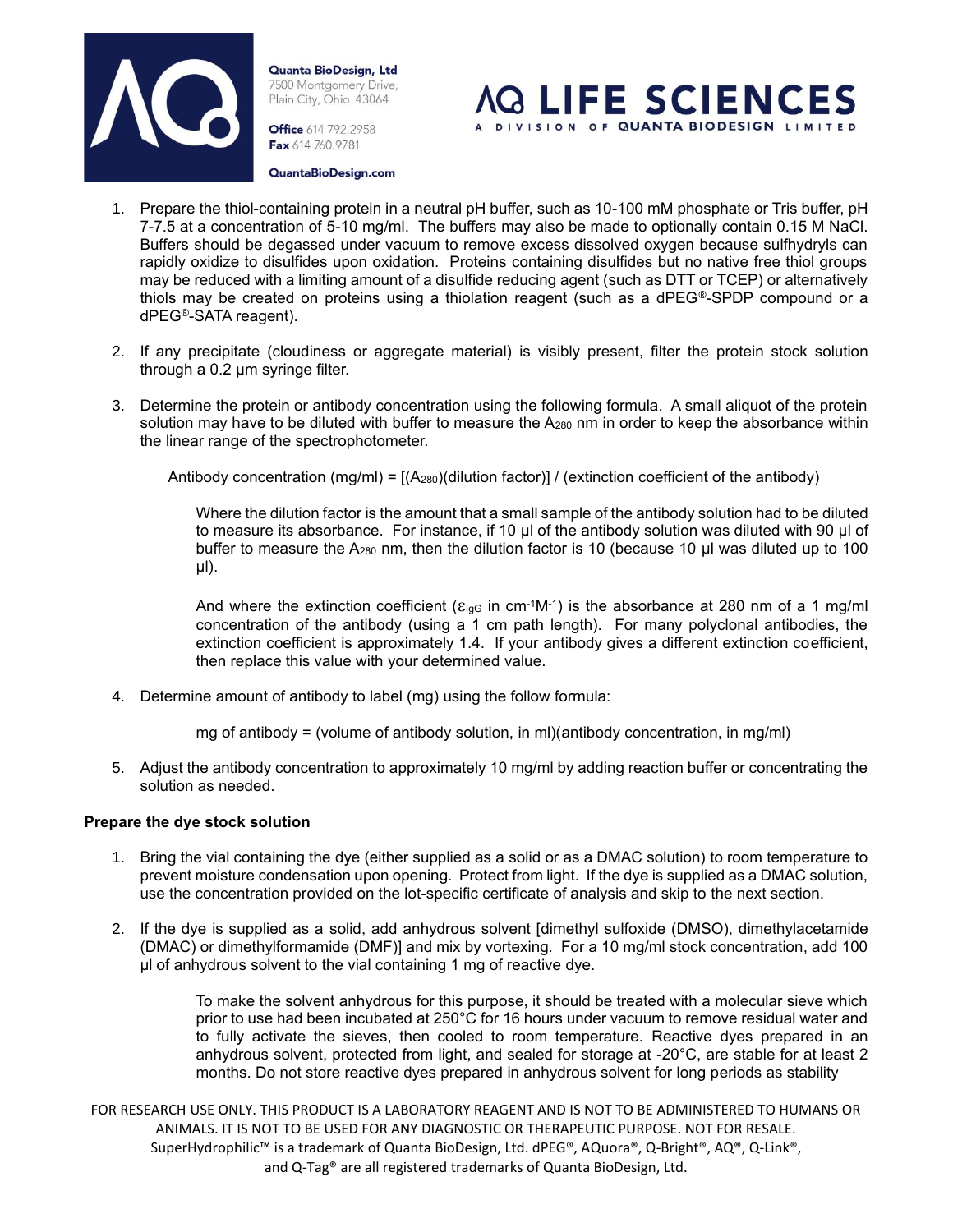

**Office** 614 792.2958 Fax 614 760.9781



QuantaBioDesign.com

cannot be assured. Reactive dyes dissolved in solvents that contain residual water will lose NHS ester activity due to hydrolysis.

3. Determine the molar concentration of the dye stock solution according to the following equation:

Molar concentration of dye (M) =  $[(mg \, dye) / (ml \, solvent)] / (MW \, of \, dye \, in \, g/mol)$ 

#### **Determine the volume of dye to be used for labeling**

The mole excess of dye over the antibody used in the reaction for the optimal final degree of labeling (DOL) should be analytically determined. In general, the mole excess is dependent upon the concentration of the protein, the pH of the reaction conditions, the time of the reaction, and number of available thiols. Thiols are usually present in a limited amount compared to the number of amines on proteins, so the optimal mole excess of a thiol-reactive dye over the protein may be different than that used for amine-reactive dyes. The optimal mole excess of dye should be experimentally determined for labeling antibodies prepared at a concentration of 5-10 mg/ml. For efficient labeling of all the thiols present, the mole excess of dye should be in the range of 3-6 times more than the number of thiols per protein or antibody. More dilute solutions of antibody may require greater amounts of dye to obtain the same DOL.

1. Calculate the appropriate volume of dye solution to add per mg of antibody according to the following equations:

Mole IgG = (g IgG) / (150,000 g/mol)

where the MW of an intact polyclonal IgG antibody is approximately 150,000 g/mol. When labeling monoclonal or recombinant antibodies, antibody fragments, or other proteins, adjust the MW to match that of the protein being labeled.

Moles of thiols present = (moles IgG)(number of thiols/IgG)

Mole excess of dye desired in reaction per mole of thiols:

Moles of label required = (moles thiols)(mol excess of dye desired)

Volume of label needed (µl) = (mol label required) / [(M of dye solution)(10<sup>6</sup> µl/L)]

#### **Reaction conditions**

- 1. Add the calculated volume of the AQ® dye to the antibody or protein solution *while* gently vortexing for rapid dissolution. Cap the tube and gently vortex again for ~30 seconds.
- 2. Allow the conjugation reaction to gently rock for at least 2 hours at room temperature. Longer reaction times may increase the DOL and yield of the reaction; however, the time of the reaction should be controlled to obtain similar DOL's from batch to batch. A 25°C constant temperature water bath may be used with periodic mixing to enhance the reproducibility of labeling results.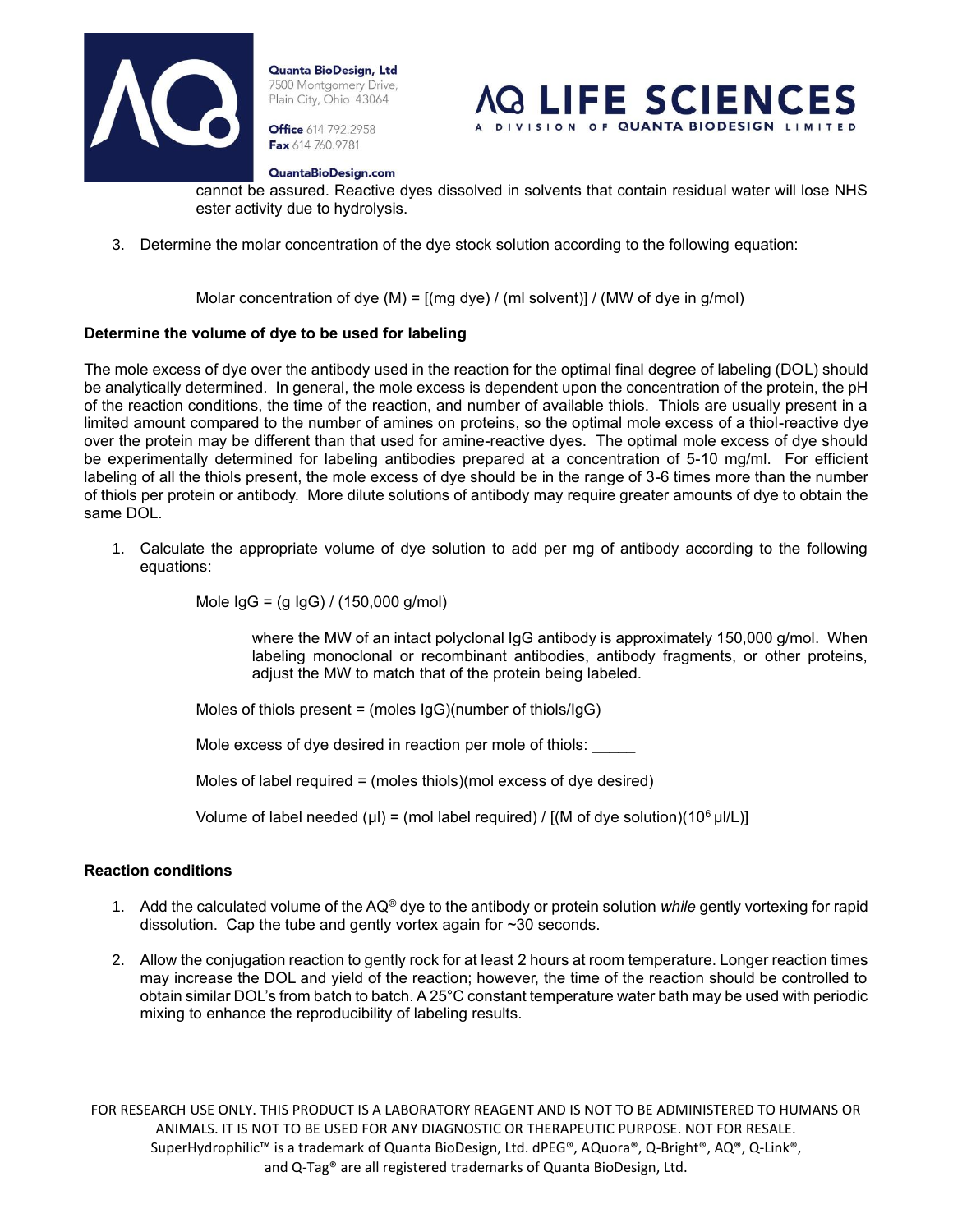

**Office** 614 792.2958 Fax 614 760.9781

QuantaBioDesign.com



The purification method should be adjusted based upon the quantity of antibody to be labeled and the reaction volume.

- 1. Prepare a Sephadex G-50 (or equivalent) size exclusion support in a purification buffer appropriate for the final application or use 10 mM sodium phosphate, 150 mM sodium chloride, pH 7.2.
- 2. Pack the hydrated G-50 support into the appropriate column ensuring that the packed gel has a volume 20 times larger than the reaction sample volume to be purified. Equilibrate the packed gel with 3 bed volumes of purification buffer.
- 3. Gently load the sample onto the top of the gel bed and start the UV monitoring system, if available.
- 4. Elute the dye-labeled protein using the purification buffer by connecting the column to a solvent reservoir of the buffer to maintain continuous flow through the column. Collect appropriately sized fractions as the flow of buffer comes through the column.
- 5. Collect and pool together the early-eluting, colored fractions corresponding to the first peak which is the dye-labeled protein. The broad, second peak is the excess dye, which may be discarded as aqueous waste.

Alternative Method: For small volumes of labeling reactions, remove excess dye from labeled antibodies using an Amicon Ultracel 50K MWCO 0.5 ml spin concentrator and wash with ~6 washes of purification buffer by repeatedly diluting and concentrating the labeled antibody.

#### **Analysis of Labeled Antibody**

The non-reacted excess dye must be completely removed for accurate quantitation of labeled antibody concentration and DOL (or the fluor-to-protein (F/P) ratio).

1. Dilute a small amount of the labeled protein in the purification buffer to measure its absorbance properties. It is important to dilute the sample enough to get the measurement of the  $A_{max}$  of the dye within the linear range of the spectrophotometer.

Recommended dilution factor: 1:49 (which is a 1 $\rightarrow$ 50 dilution) to 1:99 (or 1 $\rightarrow$ 100)

- 2. Measure the absorbance at 280 nm and at the  $A_{\text{max}}$  of the dye using a 1 cm quartz cuvette.
- 3. Calculate the concentration of antibody using the following formulas and the values determined above:

Concentration of diluted antibody (M) =  $[A<sub>280</sub>-(A<sub>max</sub>)(CF)] / \varepsilon<sub>lgG</sub>$  at 280 nm

Where CF is the A<sub>280</sub> correction factor of the dye (CF = A<sub>280nm</sub>/A<sub>max</sub>) (see above under Label Information for the specific dye CF value), and

 $E_{IGG}$  at 280 nm = 205,800 cm<sup>-1</sup>M<sup>-1</sup>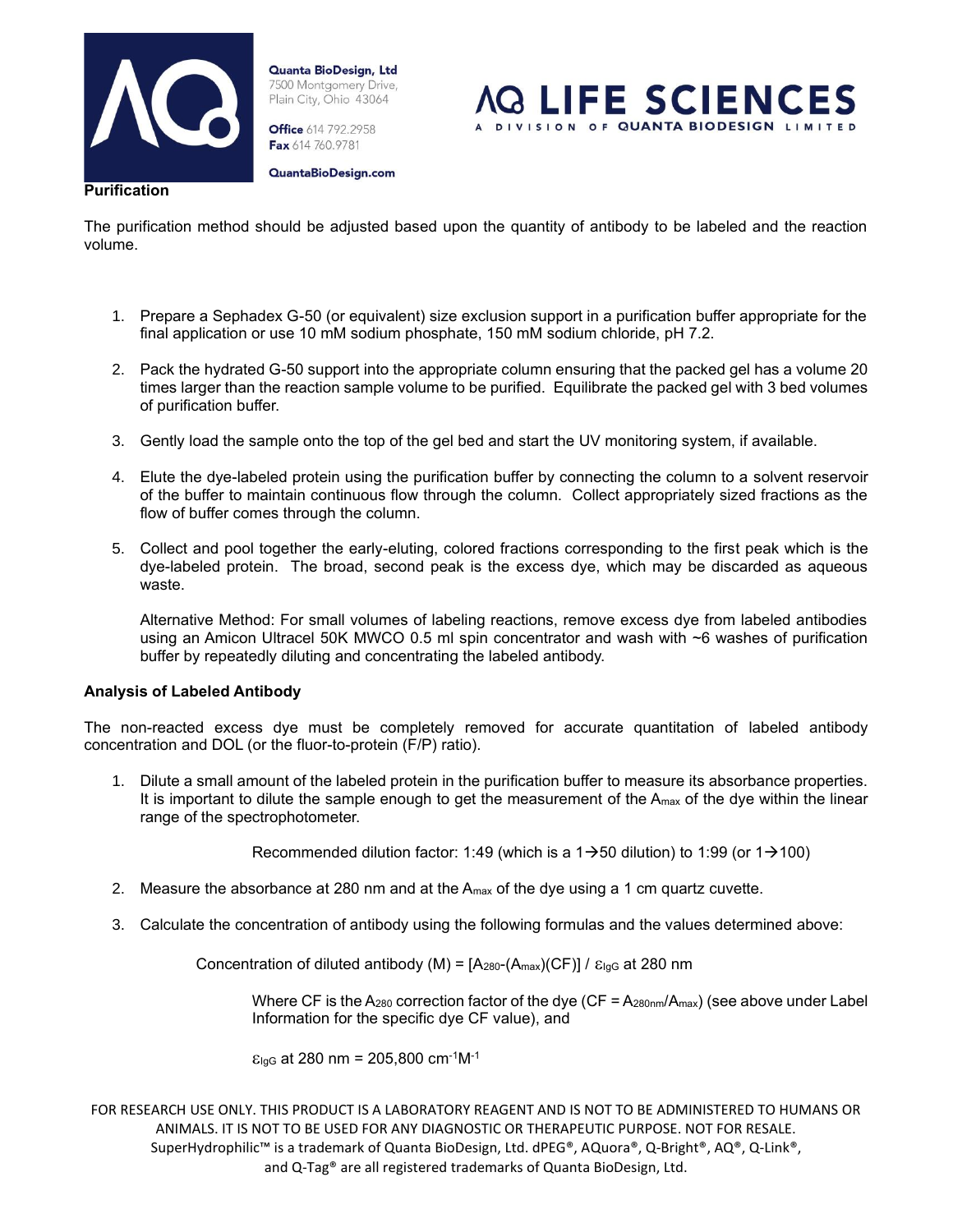

**Office** 614 792.2958 Fax 614 760.9781



QuantaBioDesign.com

This represents the extinction coefficient for a typical polyclonal antibody. If the sample is not a polyclonal antibody, then replace this value with the extinction coefficient appropriate for the antibody or protein being labeled.

Diluted antibody concentration (mg/ml) = (Molarity, mmol/ml)(MW $_{lgG}$ , mg/mmol)

Where  $MW_{lgG} = 150,000$  mg/mmol

Original antibody sample concentration  $(mg/ml) = (diluted$  antibody conc., in mg/ml)(DF)

Where DF is the dilution factor used to measure the absorbance

4. Calculate the degree of labeling (in moles of dye per moles of antibody) using the following formula:

Degree of Labeling (DOL) =  $[(A_{max})(DF)] / [( \varepsilon_{dye} M^{-1}cm^{-1}) (antibody conc., M) ]$ 

#### **Target Degree of Labeling**

The optimal DOL should be determined based on the antibody or protein being labeled and its intended application. For many antibodies used in immunoassays, a final DOL of 4-7 dyes per antibody, yields a maximal signal and signal-to-noise ratio.